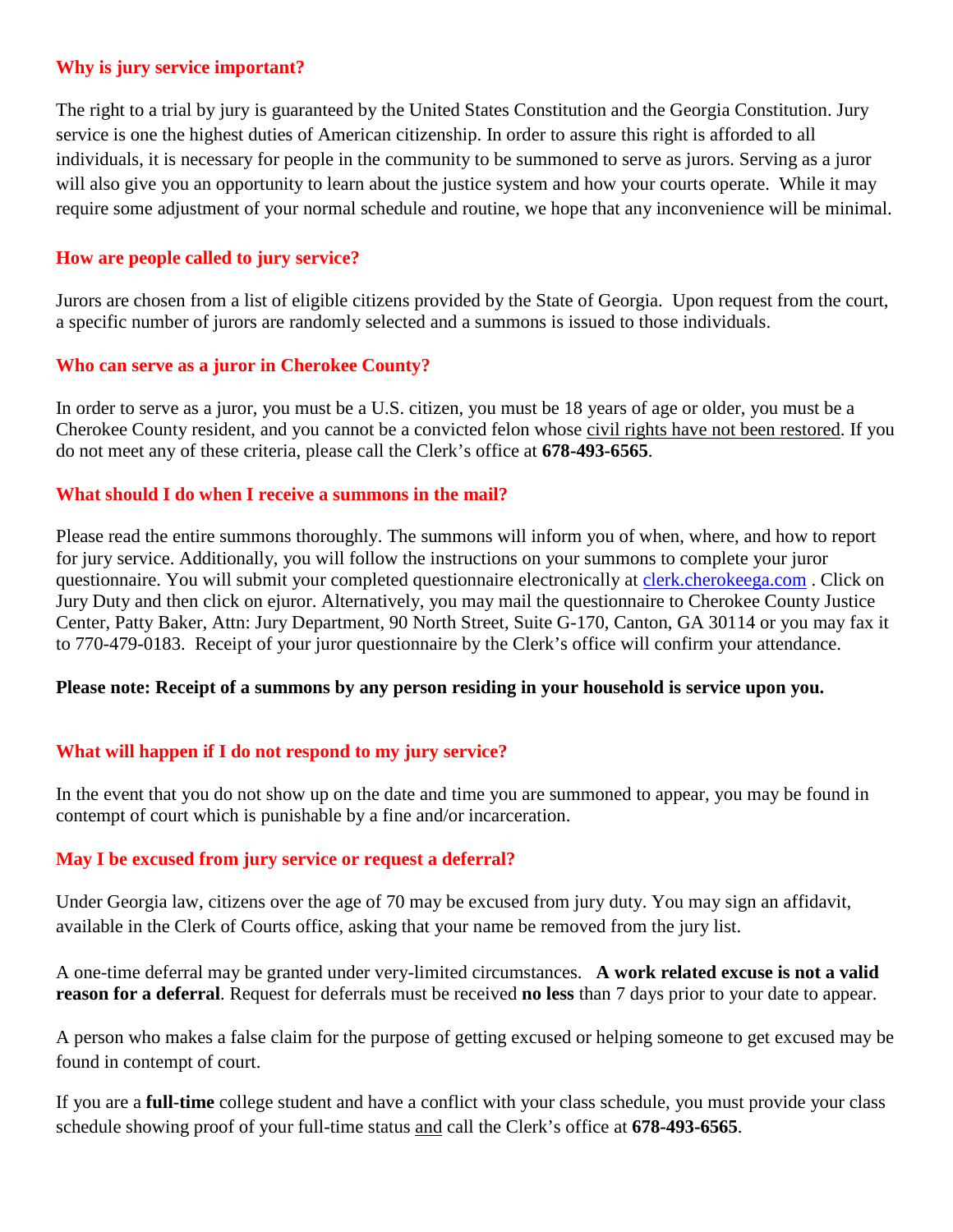# **How do I get to the courthouse (Cherokee County Justice Center)?**

If you are traveling **north on I-575**, exit at **19B** (Downtown Canton). At the end of the exit ramp you will turn right and travel 1.7 miles (you will pass the Darby Funeral Home). Stay to your right, and the Justice Center will soon be on your right. You may park directly behind the Justice Center or you may cross through the parking lot to the Historic Marble Courthouse and park behind it.

If you are traveling **south on I-575**, you will use exit **19**. At the end of the exit ramp you will turn to your right and travel approximately 1.6 miles (you will pass the Darby Funeral Home). Stay to your right, and the Justice Center will soon be on your right. You may park directly behind the Justice Center or you may cross through the parking lot to the Historic Marble Courthouse and park behind it.

## **Please Note: GPS may direct you to exit 16. For a more direct route please follow the directions above.**

Cherokee County Justice Center 90 North Street Canton, GA 30114

# **Parking**

Parking areas are located behind both the Justice Center and the Historic Marble Courthouse. The City of Canton issues parking citations for spaces located on the street. The courthouse is very busy and parking is limited, so you may want to arrive a few minutes early to ensure a parking space.

## **How late will I be at the courthouse each day?**

The judges strive to end court daily at 5:00PM; however the conclusion of court each day is subject to the proceedings being heard in the courtrooms.

## **What do I wear to court and what can I bring with me?**

Please remember that you are entering a courthouse and that you may appear before a judge. Please use good judgment and dress as you would in an office environment. The courtrooms may be cold, so you may want to bring a sweater or jacket.

The Jury Assembly Room is wireless. You may bring your laptop, cell phone, or something to occupy your time while you are waiting. The nature of court proceedings requires a considerable amount of down time for jurors. Do not bring anything of value that you cannot keep under your control as you move about the courthouse. The Jury Assembly Room is kept open for jurors throughout the day.

Once you are in the courtroom, you will need to devote all of your attention to the case. This simply means you should not talk, read, or do any other activities. It is important that you give your full attention to the court proceedings.

You may **NOT** bring any type of gun (hand gun or rifle), potential weapon or explosive material, knives, forks, pepper spray, mace, aerosols, scissors, knitting needles, or any sharp pointed item.